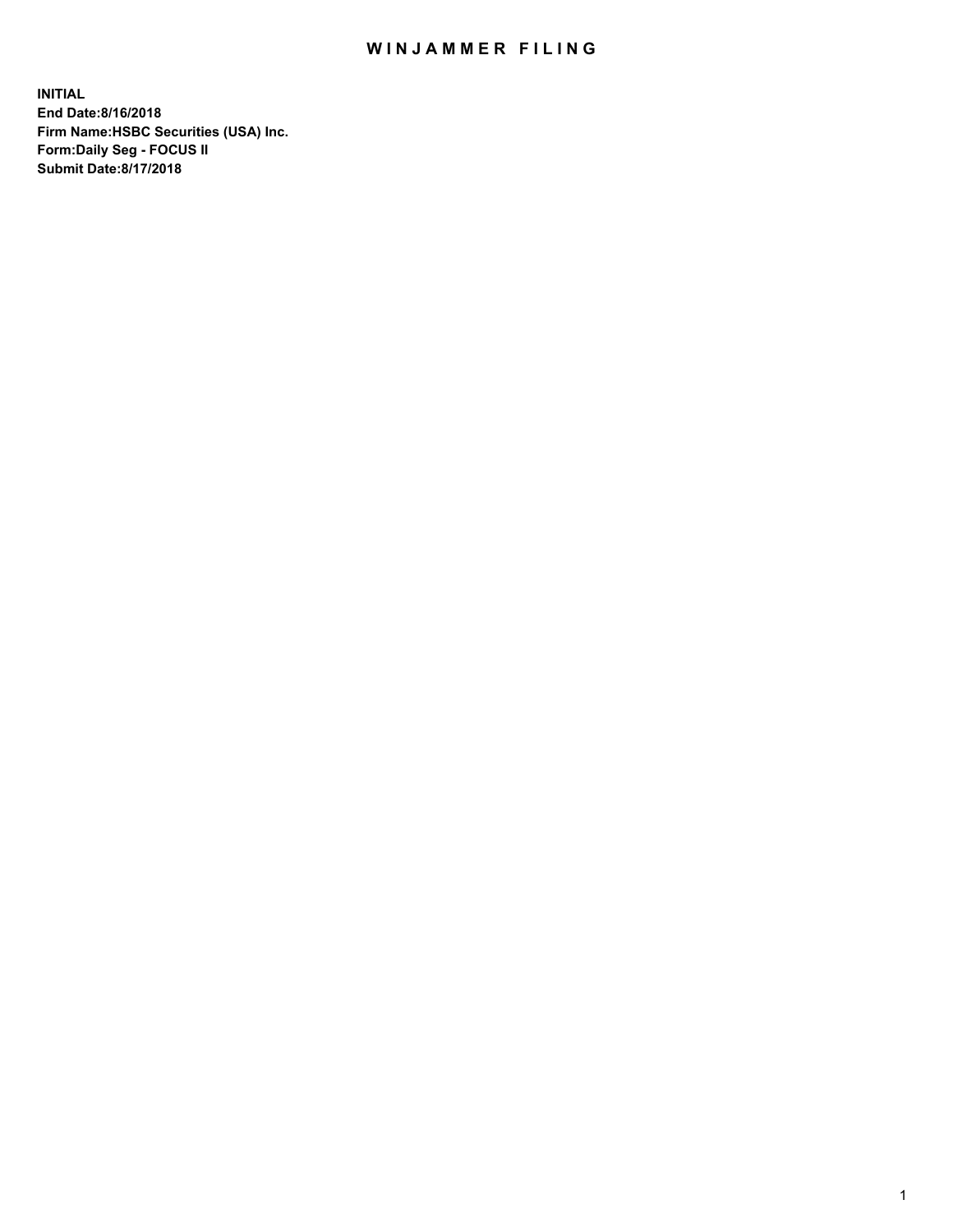**INITIAL End Date:8/16/2018 Firm Name:HSBC Securities (USA) Inc. Form:Daily Seg - FOCUS II Submit Date:8/17/2018 Daily Segregation - Cover Page**

| Name of Company                                                                                                                                                                                                                                                                                                                | <b>HSBC Securities (USA) Inc.</b>                                           |
|--------------------------------------------------------------------------------------------------------------------------------------------------------------------------------------------------------------------------------------------------------------------------------------------------------------------------------|-----------------------------------------------------------------------------|
| <b>Contact Name</b>                                                                                                                                                                                                                                                                                                            | <b>Michael Vacca</b>                                                        |
| <b>Contact Phone Number</b>                                                                                                                                                                                                                                                                                                    | 212-525-7951                                                                |
| <b>Contact Email Address</b>                                                                                                                                                                                                                                                                                                   | michael.vacca@us.hsbc.com                                                   |
| FCM's Customer Segregated Funds Residual Interest Target (choose one):<br>a. Minimum dollar amount: ; or<br>b. Minimum percentage of customer segregated funds required:% ; or<br>c. Dollar amount range between: and; or<br>d. Percentage range of customer segregated funds required between:% and%.                         | 147,000,000<br>$\underline{\mathbf{0}}$<br>0 <sub>0</sub><br>0 <sub>0</sub> |
| FCM's Customer Secured Amount Funds Residual Interest Target (choose one):<br>a. Minimum dollar amount: ; or<br>b. Minimum percentage of customer secured funds required:% ; or<br>c. Dollar amount range between: and; or<br>d. Percentage range of customer secured funds required between: % and %.                         | 25,000,000<br><u>0</u><br>0 <sub>0</sub><br>0 <sub>0</sub>                  |
| FCM's Cleared Swaps Customer Collateral Residual Interest Target (choose one):<br>a. Minimum dollar amount: ; or<br>b. Minimum percentage of cleared swaps customer collateral required:% ; or<br>c. Dollar amount range between: and; or<br>d. Percentage range of cleared swaps customer collateral required between:% and%. | 95,000,000<br><u>0</u><br>00<br>00                                          |

Attach supporting documents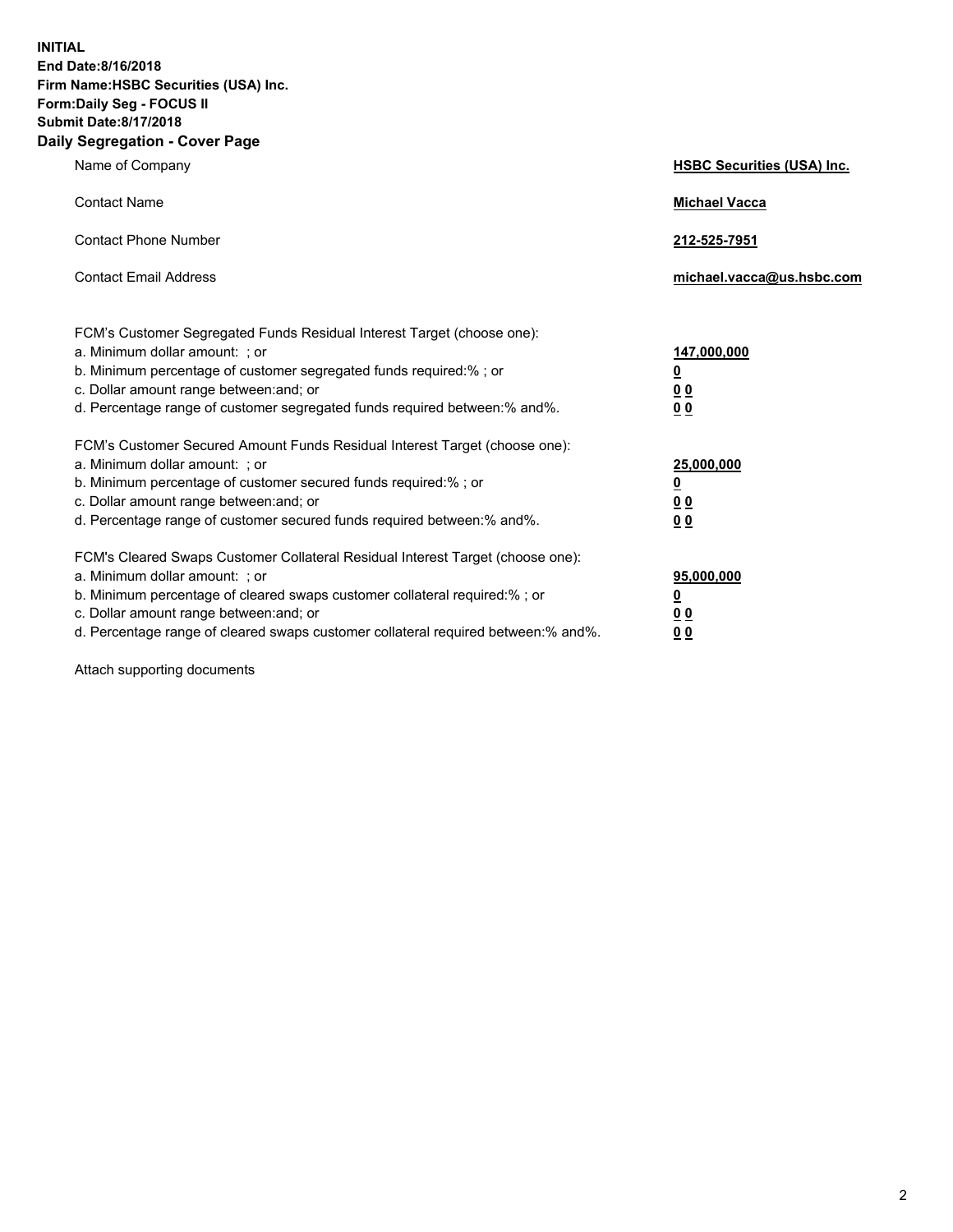**INITIAL End Date:8/16/2018 Firm Name:HSBC Securities (USA) Inc. Form:Daily Seg - FOCUS II Submit Date:8/17/2018 Daily Segregation - Secured Amounts** Foreign Futures and Foreign Options Secured Amounts

|     | r orașii r alures anu r orașii Oplions occureu Amounts                                      |                                |
|-----|---------------------------------------------------------------------------------------------|--------------------------------|
|     | Amount required to be set aside pursuant to law, rule or regulation of a foreign            | $0$ [7305]                     |
|     | government or a rule of a self-regulatory organization authorized thereunder                |                                |
| 1.  | Net ledger balance - Foreign Futures and Foreign Option Trading - All Customers             |                                |
|     | A. Cash                                                                                     | 108,292,610 [7315]             |
|     | B. Securities (at market)                                                                   | 80,867,398 [7317]              |
| 2.  | Net unrealized profit (loss) in open futures contracts traded on a foreign board of trade   | 3,862,526 [7325]               |
| 3.  | Exchange traded options                                                                     |                                |
|     | a. Market value of open option contracts purchased on a foreign board of trade              | $0$ [7335]                     |
|     | b. Market value of open contracts granted (sold) on a foreign board of trade                | $0$ [7337]                     |
| 4.  | Net equity (deficit) (add lines 1.2. and 3.)                                                | 193,022,534 [7345]             |
| 5.  | Account liquidating to a deficit and account with a debit balances - gross amount           | 1,745,297 [7351]               |
|     | Less: amount offset by customer owned securities                                            | -1,743,668 [7352] 1,629 [7354] |
| 6.  | Amount required to be set aside as the secured amount - Net Liquidating Equity              | 193,024,163 [7355]             |
|     | Method (add lines 4 and 5)                                                                  |                                |
| 7.  | Greater of amount required to be set aside pursuant to foreign jurisdiction (above) or line | 193,024,163 [7360]             |
|     | 6.                                                                                          |                                |
|     | FUNDS DEPOSITED IN SEPARATE REGULATION 30.7 ACCOUNTS                                        |                                |
| 1.  | Cash in banks                                                                               |                                |
|     | A. Banks located in the United States                                                       | 96,520,755 [7500]              |
|     | B. Other banks qualified under Regulation 30.7                                              | 0 [7520] 96520755 [7530]       |
| 2.  | Securities                                                                                  |                                |
|     | A. In safekeeping with banks located in the United States                                   | 49,140,964 [7540]              |
|     | B. In safekeeping with other banks qualified under Regulation 30.7                          | 0 [7560] 49140964 [7570]       |
| 3.  | Equities with registered futures commission merchants                                       |                                |
|     | A. Cash                                                                                     | $0$ [7580]                     |
|     | <b>B.</b> Securities                                                                        | $0$ [7590]                     |
|     | C. Unrealized gain (loss) on open futures contracts                                         | $0$ [7600]                     |
|     | D. Value of long option contracts                                                           | $0$ [7610]                     |
|     | E. Value of short option contracts                                                          | 0 [7615] 0 [7620]              |
| 4.  | Amounts held by clearing organizations of foreign boards of trade                           |                                |
|     | A. Cash                                                                                     | $0$ [7640]                     |
|     | <b>B.</b> Securities                                                                        | $0$ [7650]                     |
|     | C. Amount due to (from) clearing organization - daily variation                             | $0$ [7660]                     |
|     | D. Value of long option contracts                                                           | $0$ [7670]                     |
|     | E. Value of short option contracts                                                          | 0 [7675] 0 [7680]              |
| 5.  | Amounts held by members of foreign boards of trade                                          |                                |
|     | A. Cash                                                                                     | 49,130,943 [7700]              |
|     | <b>B.</b> Securities                                                                        | 31,726,434 [7710]              |
|     | C. Unrealized gain (loss) on open futures contracts                                         | 3,862,526 [7720]               |
|     | D. Value of long option contracts                                                           | $0$ [7730]                     |
|     | E. Value of short option contracts                                                          | 0 [7735] 84719903 [7740]       |
| 6.  | Amounts with other depositories designated by a foreign board of trade                      | $0$ [7760]                     |
| 7.  | Segregated funds on hand                                                                    | $0$ [7765]                     |
| 8.  | Total funds in separate section 30.7 accounts                                               | 230381622 [7770]               |
| 9.  | Excess (deficiency) Set Aside for Secured Amount (subtract line 7 Secured Statement         | 37357459 [7380]                |
|     | Page 1 from Line 8)                                                                         |                                |
| 10. | Management Target Amount for Excess funds in separate section 30.7 accounts                 | 25,000,000 [7780]              |
| 11. | Excess (deficiency) funds in separate 30.7 accounts over (under) Management Target          | 12,357,459 [7785]              |
|     |                                                                                             |                                |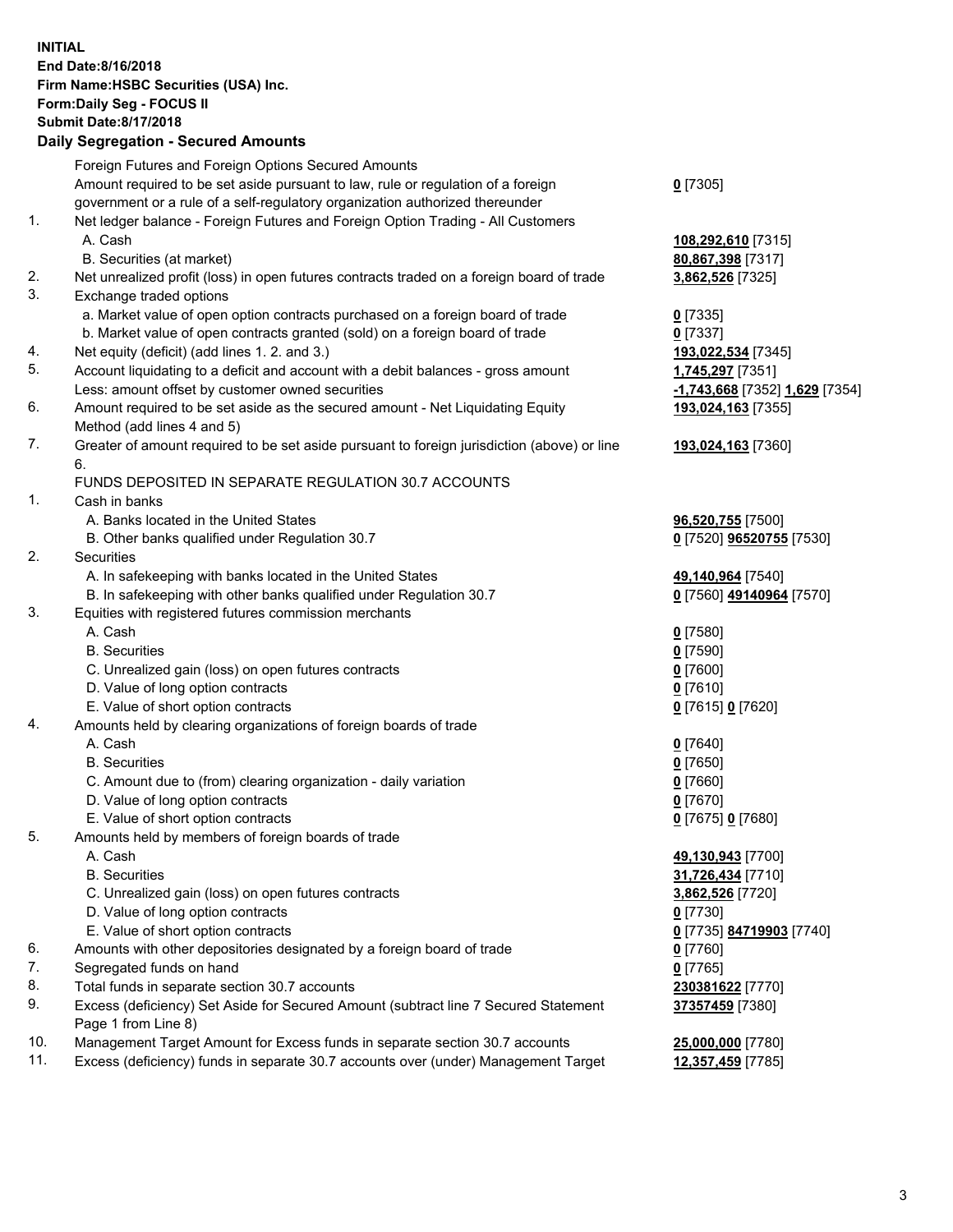**INITIAL End Date:8/16/2018 Firm Name:HSBC Securities (USA) Inc. Form:Daily Seg - FOCUS II Submit Date:8/17/2018 Daily Segregation - Segregation Statement** SEGREGATION REQUIREMENTS(Section 4d(2) of the CEAct) 1. Net ledger balance A. Cash **189,621,832** [7010] B. Securities (at market) **1,432,952,901** [7020] 2. Net unrealized profit (loss) in open futures contracts traded on a contract market **167,844,244** [7030] 3. Exchange traded options A. Add market value of open option contracts purchased on a contract market **306,556,084** [7032] B. Deduct market value of open option contracts granted (sold) on a contract market **-103,122,439** [7033] 4. Net equity (deficit) (add lines 1, 2 and 3) **1993852622** [7040] 5. Accounts liquidating to a deficit and accounts with debit balances - gross amount **96,693,283** [7045] Less: amount offset by customer securities **-86,599,384** [7047] **10093899** [7050] 6. Amount required to be segregated (add lines 4 and 5) **2003946521** [7060] FUNDS IN SEGREGATED ACCOUNTS 7. Deposited in segregated funds bank accounts A. Cash **26,864,643** [7070] B. Securities representing investments of customers' funds (at market) **0** [7080] C. Securities held for particular customers or option customers in lieu of cash (at market) **204,538,389** [7090] 8. Margins on deposit with derivatives clearing organizations of contract markets A. Cash **417,853,492** [7100] B. Securities representing investments of customers' funds (at market) **78,339,420** [7110] C. Securities held for particular customers or option customers in lieu of cash (at market) **1,149,050,712** [7120] 9. Net settlement from (to) derivatives clearing organizations of contract markets **-15,376,277** [7130] 10. Exchange traded options A. Value of open long option contracts **306,556,084** [7132] B. Value of open short option contracts **-103,122,439** [7133] 11. Net equities with other FCMs A. Net liquidating equity **8,417,101** [7140] B. Securities representing investments of customers' funds (at market) **0** [7160] C. Securities held for particular customers or option customers in lieu of cash (at market) **0** [7170] 12. Segregated funds on hand **79,363,800** [7150] 13. Total amount in segregation (add lines 7 through 12) **2152484925** [7180] 14. Excess (deficiency) funds in segregation (subtract line 6 from line 13) **148538404** [7190] 15. Management Target Amount for Excess funds in segregation **147,000,000** [7194] 16. Excess (deficiency) funds in segregation over (under) Management Target Amount **1,538,404** [7198]

Excess